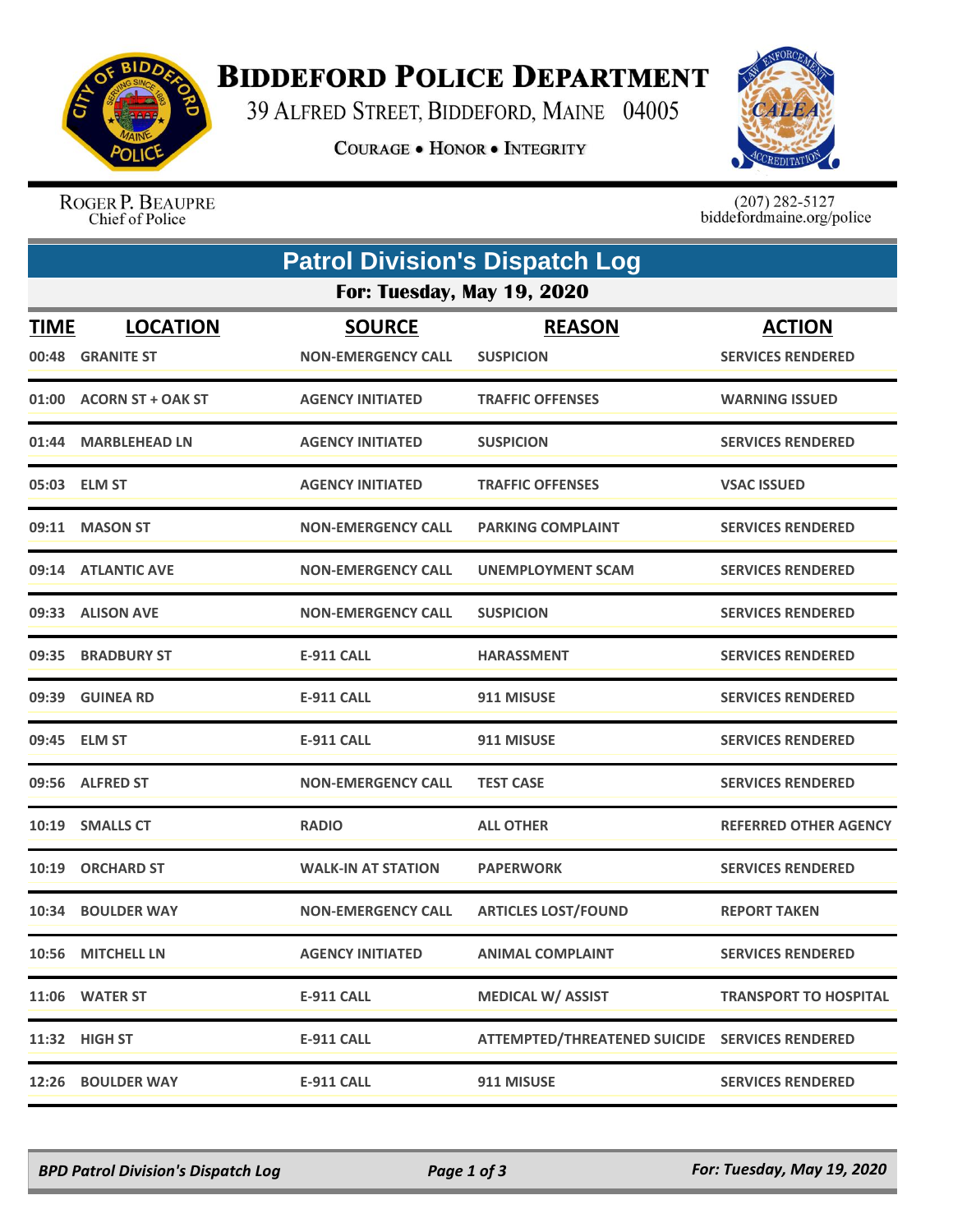| <b>TIME</b> | <b>LOCATION</b>                                                                                    | <b>SOURCE</b>             | <b>REASON</b>                                                 | <b>ACTION</b>             |  |  |  |
|-------------|----------------------------------------------------------------------------------------------------|---------------------------|---------------------------------------------------------------|---------------------------|--|--|--|
|             | <b>12:41 GREEN ST</b>                                                                              | <b>NON-EMERGENCY CALL</b> | <b>THEFT</b>                                                  | <b>REPORT TAKEN</b>       |  |  |  |
|             | 13:09 MAIN ST                                                                                      | <b>NON-EMERGENCY CALL</b> | <b>CIVIL COMPLAINT</b>                                        | <b>SERVICES RENDERED</b>  |  |  |  |
|             | 13:43 MT VERNON ST                                                                                 | <b>NON-EMERGENCY CALL</b> | <b>CHECK WELFARE</b>                                          | <b>NEGATIVE CONTACT</b>   |  |  |  |
|             | 13:46 SUMMER ST                                                                                    | <b>NON-EMERGENCY CALL</b> | <b>SUSPICION</b>                                              | <b>NO ACTION REQUIRED</b> |  |  |  |
|             | 13:57 ALFRED ST                                                                                    | <b>WALK-IN AT STATION</b> | <b>ARTICLES LOST/FOUND</b>                                    | <b>DISPATCH HANDLED</b>   |  |  |  |
|             | 15:21 SOUTH ST                                                                                     | <b>NON-EMERGENCY CALL</b> | <b>DISTURBANCE / NOISE</b>                                    | <b>NO VIOLATION</b>       |  |  |  |
|             | 15:34 CUTTS ST                                                                                     | <b>NON-EMERGENCY CALL</b> | <b>PAPERWORK</b>                                              | <b>SERVICES RENDERED</b>  |  |  |  |
|             | 15:45 HILLS BEACH RD                                                                               | <b>NON-EMERGENCY CALL</b> | 911 MISUSE                                                    | <b>NO ACTION REQUIRED</b> |  |  |  |
|             | 15:47 ELM ST                                                                                       | <b>NON-EMERGENCY CALL</b> | <b>ROBBERY</b>                                                | <b>REPORT TAKEN</b>       |  |  |  |
|             | 16:06 HILLS BEACH RD                                                                               | <b>NON-EMERGENCY CALL</b> | <b>SUSPICION</b>                                              | <b>SERVICES RENDERED</b>  |  |  |  |
|             | 16:18 MARBLEHEAD LN                                                                                | <b>NON-EMERGENCY CALL</b> | <b>DISTURBANCE / NOISE</b>                                    | <b>NEGATIVE CONTACT</b>   |  |  |  |
|             | 16:38 MT VERNON ST                                                                                 | <b>NON-EMERGENCY CALL</b> | <b>CHECK WELFARE</b>                                          | <b>SERVICES RENDERED</b>  |  |  |  |
|             | 17:35 PEARL ST                                                                                     | <b>E-911 CALL</b>         | 911 MISUSE                                                    | <b>NO ACTION REQUIRED</b> |  |  |  |
|             | 17:58 MAY ST                                                                                       | <b>NON-EMERGENCY CALL</b> | <b>TRESPASSING</b>                                            | <b>SERVICES RENDERED</b>  |  |  |  |
|             | 18:46 SOUTH ST                                                                                     | <b>NON-EMERGENCY CALL</b> | <b>ANIMAL COMPLAINT</b>                                       | <b>SERVICES RENDERED</b>  |  |  |  |
|             | 18:59 ALFRED ST                                                                                    | <b>NON-EMERGENCY CALL</b> | <b>WARRANT ARREST</b>                                         | <b>ARREST(S) MADE</b>     |  |  |  |
|             | OFFENDER: JUVENILE - A  AGE: 16  RESIDENT OF: BIDDEFORD, ME                                        |                           |                                                               |                           |  |  |  |
|             | <b>CHARGE: WARRANT ARREST</b>                                                                      |                           |                                                               |                           |  |  |  |
|             | 19:23 SOUTH ST                                                                                     | <b>NON-EMERGENCY CALL</b> | <b>DISTURBANCE / NOISE</b>                                    | <b>REPORT TAKEN</b>       |  |  |  |
|             | <b>20:21 HILL ST</b>                                                                               | <b>AGENCY INITIATED</b>   | <b>VIOL OF BAIL CONDITIONS</b>                                | <b>ARREST(S) MADE</b>     |  |  |  |
|             |                                                                                                    |                           | OFFENDER: TONY J MERCIER  AGE: 45  RESIDENT OF: BIDDEFORD, ME |                           |  |  |  |
|             | CHARGE: AGGRAVATED TRAFFICKING OF SCHEDULED DRUGS<br><b>CHARGE: VIOLATING CONDITION OF RELEASE</b> |                           |                                                               |                           |  |  |  |
|             | 21:25 OAK ST                                                                                       | <b>NON-EMERGENCY CALL</b> | <b>DOMESTIC COMPLAINTS</b>                                    | <b>REPORT TAKEN</b>       |  |  |  |
|             | 22:19 SOUTH ST + WESTERN AVE                                                                       | <b>NON-EMERGENCY CALL</b> | <b>ARTICLES LOST/FOUND</b>                                    | <b>REPORT TAKEN</b>       |  |  |  |
| 22:27       | <b>MAY ST</b>                                                                                      | <b>E-911 CALL</b>         | 911 MISUSE                                                    | <b>SERVICES RENDERED</b>  |  |  |  |
|             |                                                                                                    |                           |                                                               |                           |  |  |  |